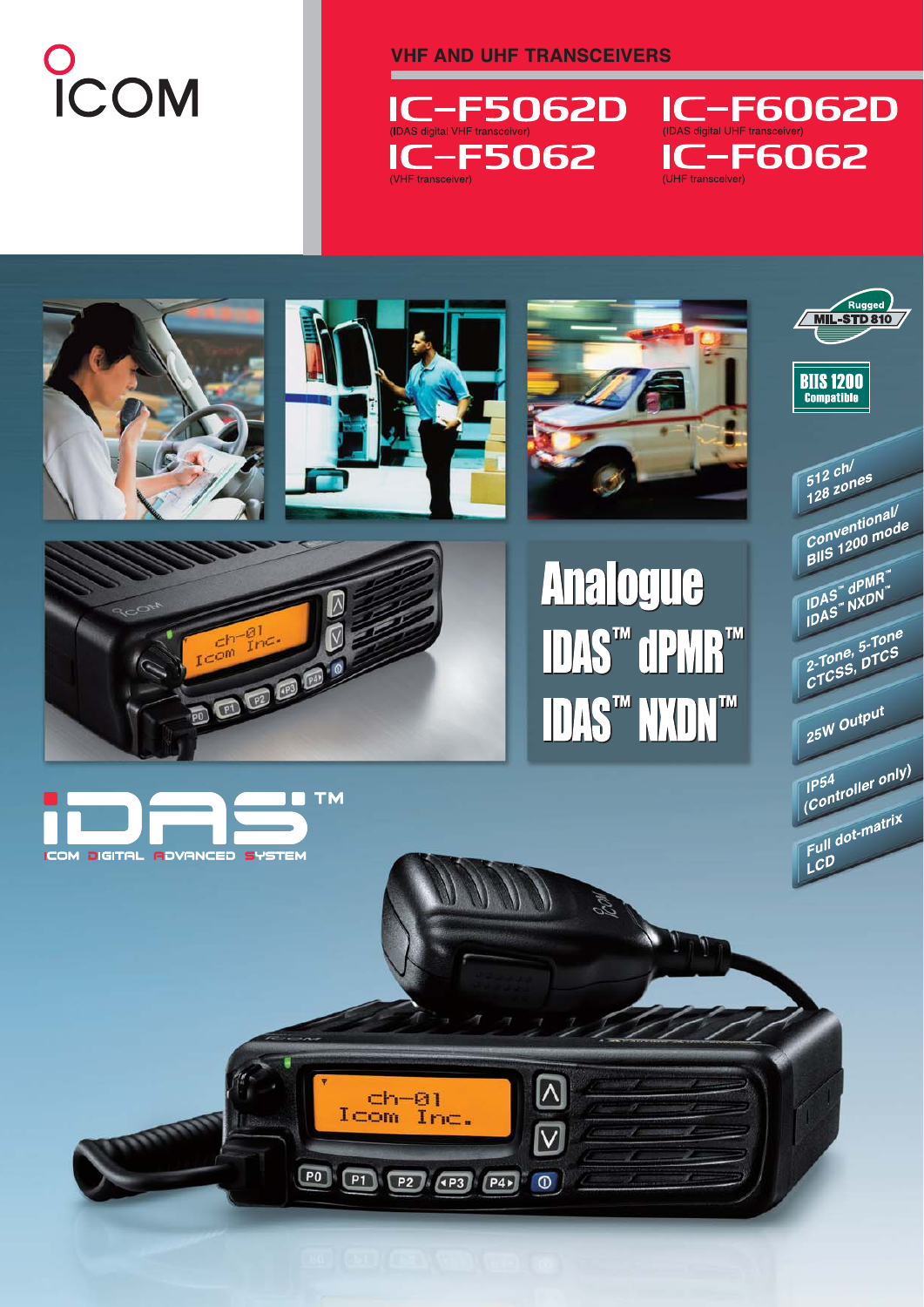## Analogue/Digital Multi-Mode Professional Mobile

\* With IC-F5062D/IC-F6062D "D" version.



The above photo includes optional seperation kit, RMK-3, and separation cable, OPC-609.

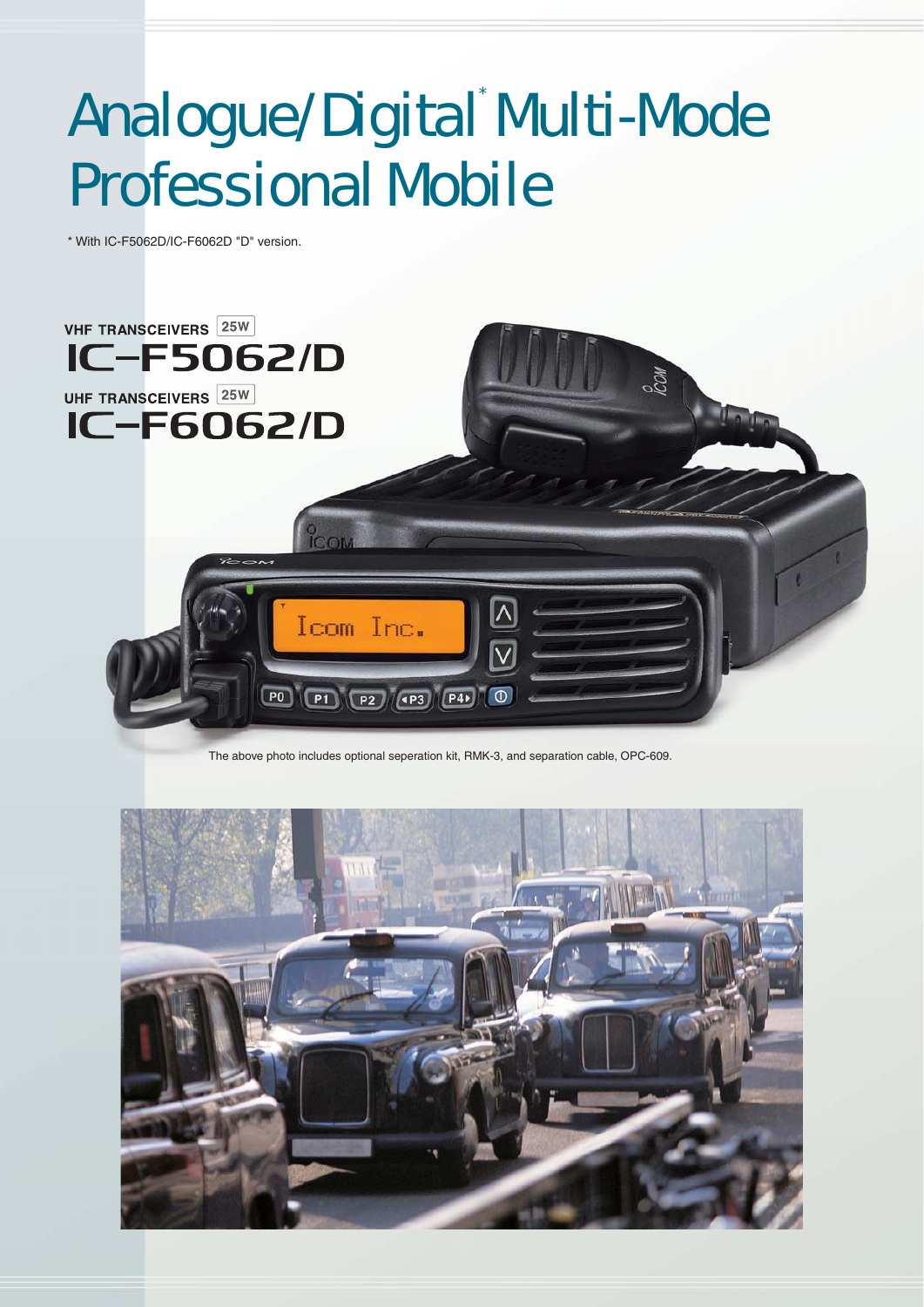#### **Detachable front panel**

With the optional remote control kit, RMK-3 and separation cable, the front panel of the radio can be detached from the main unit. It allows you flexible installation even in limited installation space.

#### **Dot matrix, multi-function LCD**

With a high contrast dot matrix display, upper and lower case characters can be easily distinguished. You can change the display setting to show one line and 12 characters, or two lines and 24 characters via programming. LCD backlighting is useful for night time operation.



Two line setting display example.

#### **Front mounted speaker**

4 watts (typ.) front mounted speaker delivers clear and loud audio. The built-in audio compander improves the signal to noise ratio.

#### **IP54 dust-protection and splash resistance (Controller only)**

The rugged die-cast chassis and polycarbonate front panel are resistant to shock and vibration. When used with the optional separation kit, the remote control head has dust-protection and splash resistant construction, equivalent to IP54.

#### **Wide frequency range and large channel capacity**

The IC-F5062/D series covers a wide frequency range in one version (VHF 136–174 MHz, UHF 400–470MHz). The 512 memory channel capacity with 128 zones allows you to divide and store a variety of flexible channel groupings. Wide, middle and narrow channel bandwidth (25/20/ 12.5kHz)\* is also programmable.

\* Programmable 25/12.5kHz or 20/12.5kHz.

#### **Multiple 2-Tone, 5-Tone signalings**

The built-in 2-Tone and 5-Tone capabilities allow you to send a tone code with your call and decode multiple tone codes on a channel. 40 pairs of CTCSS/ DTCS memory channels are also available.

#### **BIIS 1200 compatible**

The following selective calling and data features are available with the built-in BIIS system.

- 32 abbreviated call memories
- 7 group IDs 24-status Messages
- Send 12-character SDM (Short Data Message)
- Receive up to 95 characters of text

#### **Voting operation**

The voting mode scanning detects the signal strength level of repeater stations and automatically selects the strongest station, useful for roaming between 2 or more repeater sites. Once you program the voting mode to a memory zone, you can easily start voting mode operation by changing the zone setting.

#### **Mode dependent scan**

In the normal mode scan, you can select a scanning list independent to the channel setting. In the mode dependent setting, the scanning list is automatically selected according to the operating channel. It is convenient when you change operating channels or move to a different operating area, you don't need to change the scanning setting.

#### **Built-in inversion-type voice scrambler**

The built-in inversion type voice scrambler provides secure conversation. When a more secure system is required, the 32

#### **IDAS digital mode ready**

IDAS (Icom Digital Advanced System) is Icom's digital land mobile system using the 6.25kHz narrowband FDMA technology. IDAS has choice of an NXDN™ protocol or an ETSI dPMR™ protocol. See the IDAS brochure for details.

code non-rolling-type voice scrambler UT-109R and 1020 code rolling type UT-110R are available as an option.

\* Inversion type voice scrambler is not compatible with UT-109R/UT-110R voice scrambler.

#### **D-sub accessory connector**

The IC-F5062/D series has a D-SUB 25 pin ACC connector for connecting various external devices.



#### **Other features**

- 8 DTMF autodial memories
- Optional heavy duty, dynamic microphone HM-148
- Power on password
- Radio stun, kill and revive functions disable or re-enable a lost or stolen unit over the air
- Busy repeater lockout function
- Surveillance function temporarily turns off the LED backlight and beep sound
- Convenient key assign stickers
- Microphone hanger action programmable
- Ignition sensing line
- Built-in basic LTR™ trunking and MDC 1200 capability\* (\* Depending on version)
- The IC-F3162/D, F4162/D series is the handheld equivalent model
- Escalating alarm
- Lone worker function
- Advanced scanning functions including Tx channel, talk back and nuisance delete and more...